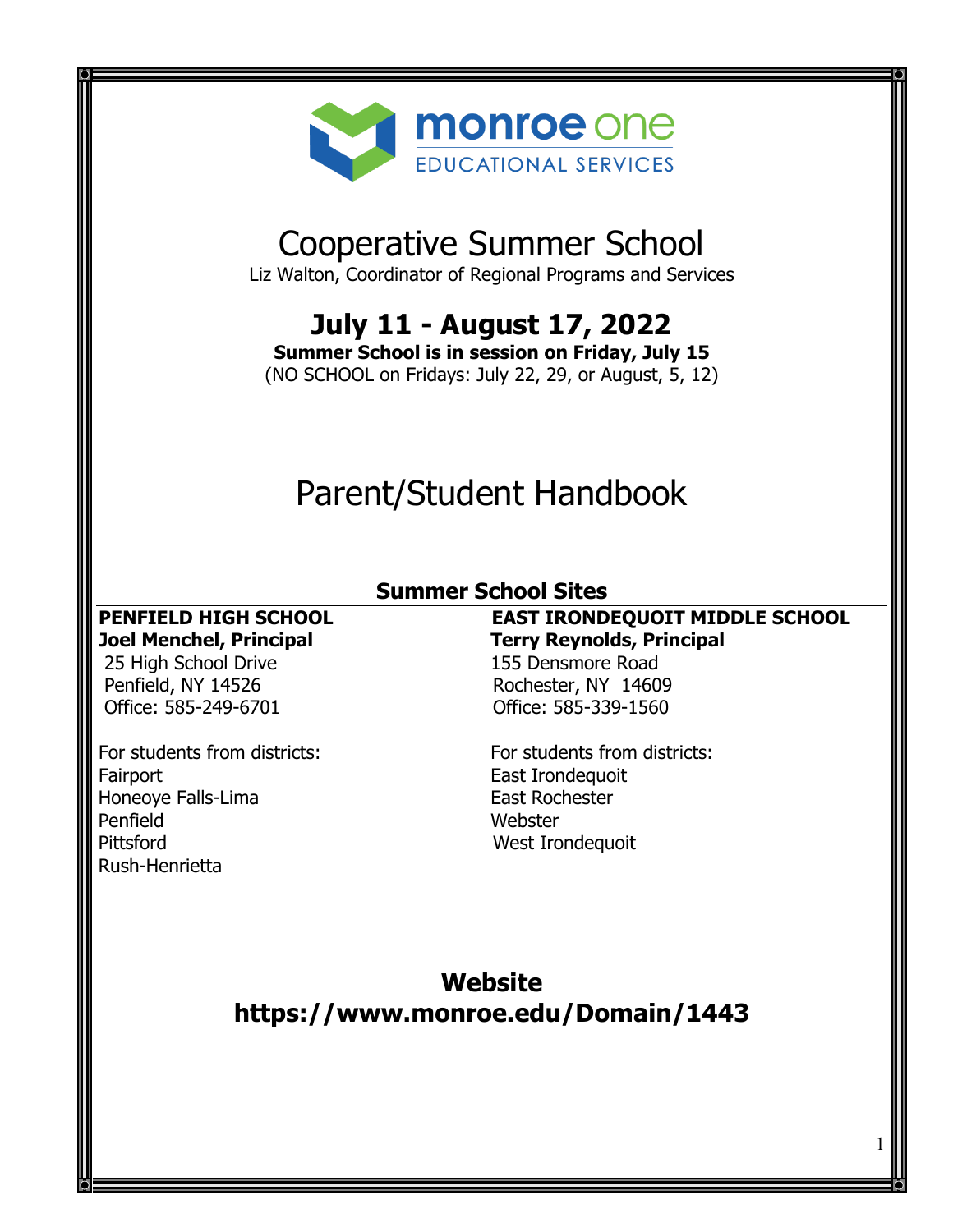# **SCHOOL CALENDAR**<br>Session I

| <b>JESSIUIT</b>          | <b>JUILE - JUILE CO</b>              |                |  |
|--------------------------|--------------------------------------|----------------|--|
| Session II               | July 27 - August 17                  |                |  |
|                          | No school Fridays EXCEPT Friday 7/15 |                |  |
| <b>Final Examination</b> | Session I Courses: July 26           |                |  |
| Dates:                   | Session II Courses: August 15        |                |  |
|                          | Local Exams:                         | August 15      |  |
|                          | Regents:                             | August 16 & 17 |  |

 $Jub/11 - Jub/26$ 

**Period 1: 7:40 – 9:50 am Period 2: 10:00 – 12:10 pm**

Due to enrollment, some courses may only be offered at one location. Parents and school districts will be notified of any changes. **Summer School class schedules will be mailed by July 5.** 

#### **Emergency Closings**

In the event school must be closed due to inclement weather or other emergencies, Monroe #1 BOCES will notify parent/guardians, students and staff via the following broadcasts:

Television Radio

WROC (Ch.8) WHAM (1180 AM)<br>R News (Ch.9) WCMF (96.5 FM) **WCMF (96.5 FM)** WHEC (Ch.10) WPXY (97.9 FM) WHAM (Ch.13) WRMN (101.3 FM)

#### **ATTENDANCE POLICY**

- Students are expected to attend summer school every day.
- Credit bearing courses: Students enrolled in both sessions (22 days), who are absent more than three (3) days will be dropped. Students enrolled in one session (11 days), who are absent more than two (2) days will be dropped. Extenuating circumstances will be reviewed by the home school district.

## **TARDINESS**

- Students are expected to be in class on time.
- Any incidents of tardiness will result in a phone call home and will count against the New York State seat time requirement for course credit.

## **GRADING/COURSE CREDIT**

- Midterm grades for six-week courses will be calculated and mailed at the end of the day **July 29.**
- Six-week grades, Session I & II grades, and final test grades are due by the end of the day **August 22.**
- Grade will be available on **Wednesday, August 24.**
- The **home school** will make the determination whether a student passes or fails and will award credit accordingly.

**PLEASE NOTE:** Once summer school ends, questions regarding a student's grade(s) should be directed to the home school district.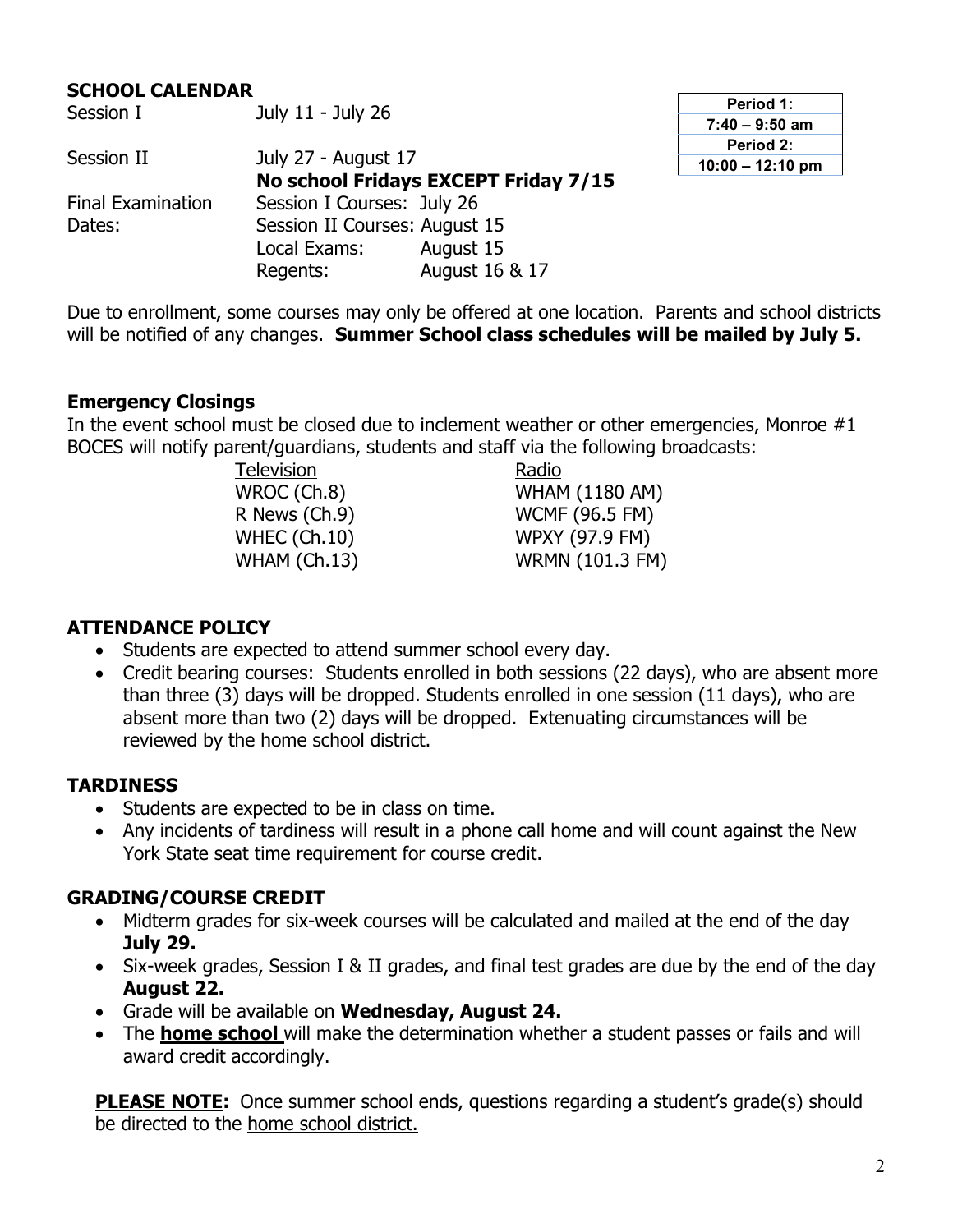# **TRANSPORTATION (DROP OFF / PICK UP)**

Please contact your school district's transportation office regarding the location and times for student pick-up and drop-off. If your school district is not providing transportation, the parent and/or student is responsible for transportation to summer school. Students should arrive no earlier than **ten** minutes before school begins and be picked up no later than **five** minutes after school ends.

#### **East Irondequoit Middle School**

• East Irondequoit Middle School is located at 155 Densmore Road, Rochester 14609. All parking will be on the left, before the bus loop. The student drop-off and pick-up area is located at the front door.

#### **Penfield High School**

• Penfield High School is located at 25 High School Drive, Penfield 14526. All parking will be in the parking lots. The student drop-off and pick-up area is located at the front door.

Note: Security will enforce designated parking to ensure safety at both Cooperative Summer School sites.

#### **Students under the age of 18 will not be released to Uber, Lyft, or other third party drivers.**

## **SCHOOL NURSE**

A school nurse will be available for student emergencies and/or medical needs. Please complete and return the Emergency Contact Medical Information Form with your son/daughter on their first day of summer school. If you need to speak with the nurse regarding your son's or daughter's medical needs, please contact the Summer School main office.

## **ACCIDENTS/EMERGENCIES**

A student should report to his/her classroom teacher if he/she feels ill while at school. The teacher will arrange for the student to see the school nurse. If it is necessary for the student to go home, the school nurse will contact the parent/guardian. Students must have authorization from the school nurse or a Cooperative Summer School administrator to be excused.

Students are required to report all accidents occurring on school property involving any student during school hours.

## **STUDENT SUPPLIES**

Students should come prepared the first day of school with paper, folders and writing materials. Students will be informed the first day of class if additional supplies are needed.

## **TELEPHONE USE**

Parents/guardians who need to contact their child in an emergency should call the main office at the Cooperative Summer School site.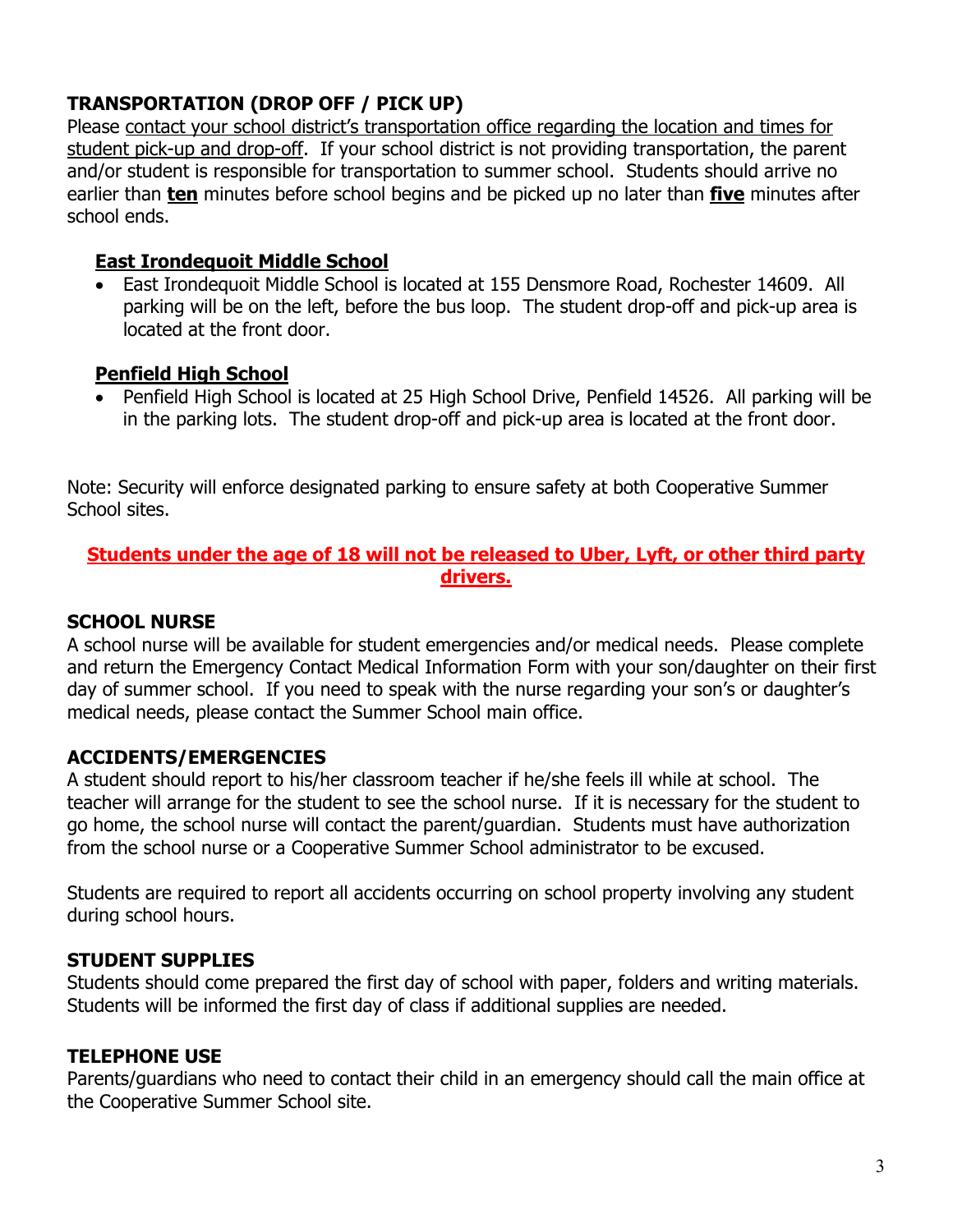## **REGENTS EXAMINATIONS**

- All students **MUST** bring proper **PHOTO ID** on the day of the examination.
- Students should be in the classroom 15 minutes before exams begin.
- Food is **not** available on exam days. Students who are taking more than one exam will need to bring their own lunch.

| <b>August 16</b>              | <b>August 17</b>                      |  |
|-------------------------------|---------------------------------------|--|
| 8:30a.m.                      | 8:30a.m.                              |  |
| Algebra I                     | US History & Government (Framework)   |  |
| <b>English Language Arts</b>  | <b>Physical Setting/Earth Science</b> |  |
|                               | <b>Physical Setting/Chemistry</b>     |  |
|                               |                                       |  |
| 12:30p.m.                     | 12:30 p.m.                            |  |
| Global History & Geography II | Geometry                              |  |
| Algebra II                    | <b>Living Environment</b>             |  |
|                               |                                       |  |
|                               |                                       |  |
|                               |                                       |  |

# **EXAMINATION SCHEDULE for AUGUST 2022**

## **PLEASE NOTE:**

- Every student taking the Earth Science Regents exam **must** retake the Lab Performance Test. June Lab Performance scores **cannot** be used for the August Regents exam. The Lab Performance test will be available at the summer school site August 18.
- If a student is absent on the day a final exam/assessment is given, that exam **cannot** be made up or administered on another day.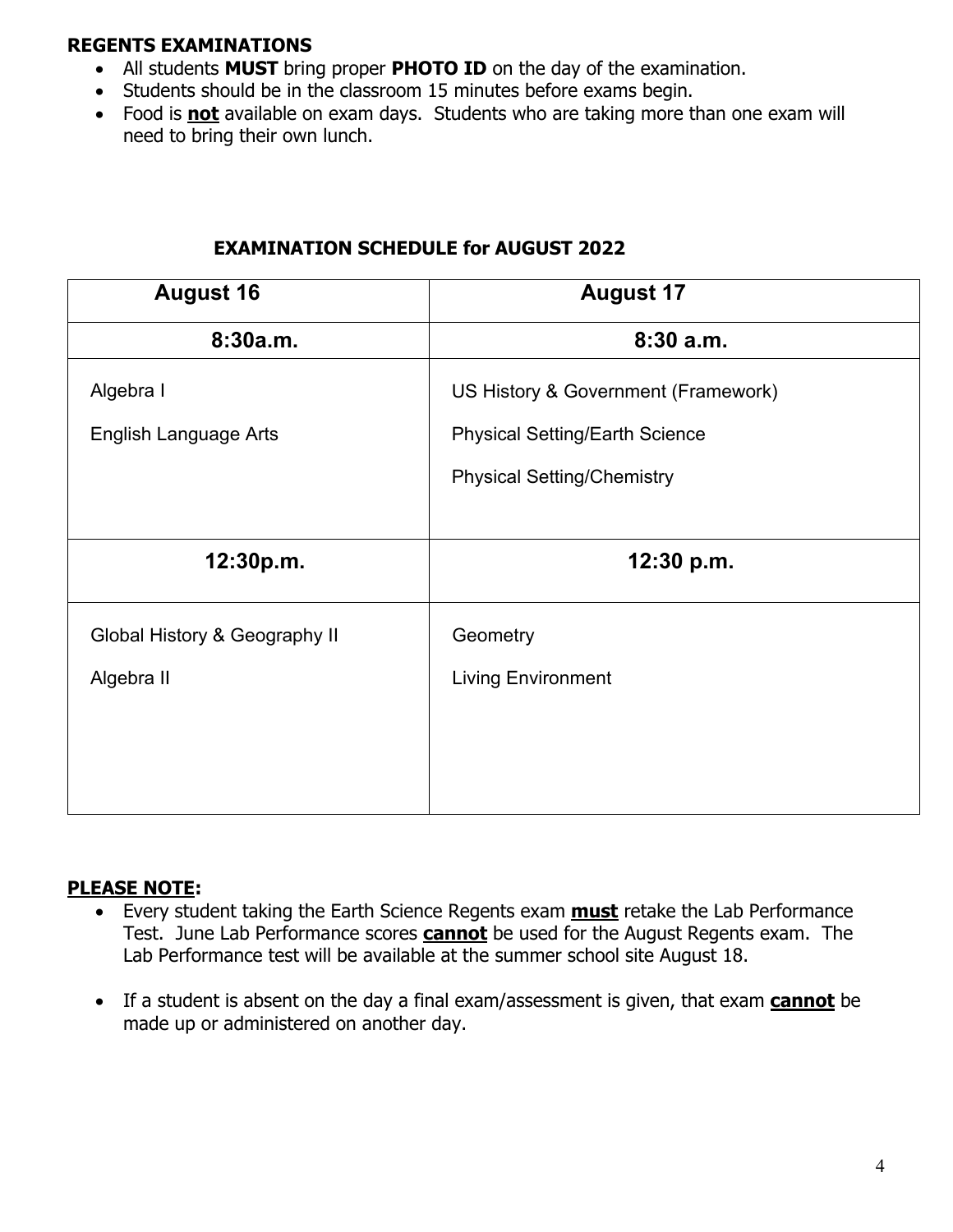# **COOPERATIVE SUMMER SCHOOL EXPECTATIONS FOR STUDENTS**

## ATTENDANCE

- Students are expected to attend summer school every day.
- Credit bearing courses: Students enrolled in both terms (22 days), who are absent more than three (3) days will be dropped. Students enrolled in one term (11 days), who are absent morethan two days will be dropped. Extenuating circumstances will be reviewed by the home school district.

# **TARDINESS**

- Students are expected to be in class on time.
- Any incidents of tardiness will result in a phone call home and will count against the New York State seat time requirement for course credit.

# STUDENT CONDUCT

- Students are expected to act appropriately, be attentive, show respect for staff and fellow students, follow directions, and complete all assigned class work.
- Discipline referrals may result in a parent conference, out-of-school suspension, or dismissal from summer school.

# SCHOOL BUILDING

- Students are NOT permitted to be in hallways or stairwells that are restricted or unsupervised.
- During school hours, students are NOT allowed to leave the building without principal's permission. Any student leaving campus without proper permission will NOT be allowed to return that day.
- No student visitors are allowed.
- Students are not permitted to loiter on school property.

# PROHIBITED DEVICES

- Electronic devices (including cell phones) are not permitted during summer school.
- Skateboards, roller blades, and Ripstiks are also prohibited.

## FOOD/DRINKS

- Food/drinks are NOT permitted in the classrooms or hallways.
- Bottled water can be allowed in the classroom, if permitted by the teacher.

## **SMOKING**

- The use and/or possession of tobacco products, electronic cigarettes (e-cig or e-cigarette), personal vaporizer (PV) or electronic nicotine delivery system (ENDS) are NOT permitted in the school building, school grounds, parking lot, school buses, and bus loading areas.
- Smoking and tobacco violations will result in out-of-school suspension or dismissal from summer school.

## FIGHTING/THREATENING/VANDALISM

• Fighting/threatening/vandalism will result in out-of-school suspension or dismissal from summer school. Restitution will be required for any damages.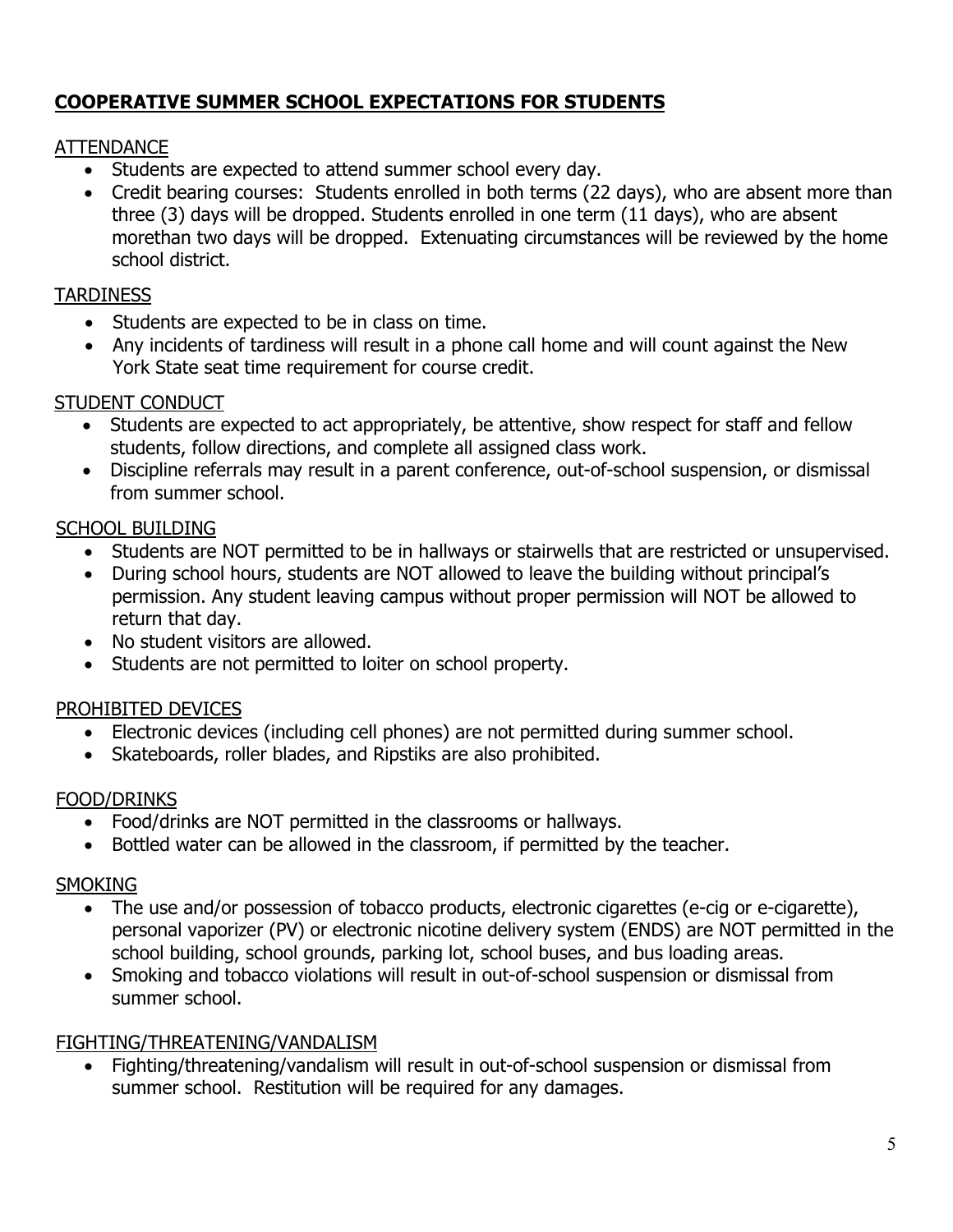#### POSSESSION, USE, OR DISTRIBUTION OF ALCOHOL, DRUGS, DRUG PARAPHERNALIA, SYNTHETIC SUBSTANCES, ABUSE OF OVER-THE COUNTER MEDICATIONS, OR PRESCRIPTION DRUGS

• Will result in an immediate dismissal from summer school. If warranted, legal action will be pursued.

#### FIREARMS/WEAPONS (in or on school property)

• Possession of firearms/weapons will result in an immediate dismissal from summer school. If warranted, legal action will be pursued.

#### **SEARCHES**

• Students may be questioned or searched without permission and criminal Miranda warnings do not apply. Police may question a student without parent presence, but an attempt will be made to contact the parent before police questioning unless the police won't allow such contact.

#### **DRESS**

• All students are expected to give proper attention to personal cleanliness and to dress appropriately. Students and their parents have the primary responsibility for acceptable student dress and appearance. Students who violate the student dress code will be encouraged to modify their appearance.

#### BUS

- Students are expected to be on their best behavior.
- Bus transportation is a privilege; inappropriate behavior may result in suspension from the bus.

## DRIVING

- Students are required to park in the designated areas.
- Misuse of vehicle on school property (speeding, not yielding to busses, loud music) will result in loss of driving privileges and disciplinary referral.

## HOSTILE ENVIRONMENT

- Students may not harass, threaten, bully, or create a hostile environment through verbal threats or physical contact or via cyber use (cyberbullying).
- Students who create a hostile environment will receive out-of-school suspension or will be dismissed from summer school.

#### ACADEMIC HONESTY

• Students are not allowed to cheat, copy, plagiarize, or change records. Academic honesty violations will result in out-of-school suspension or dismissal from summer school.

#### REPORTING

• Students are expected to report any observed violations of this Code of Conduct.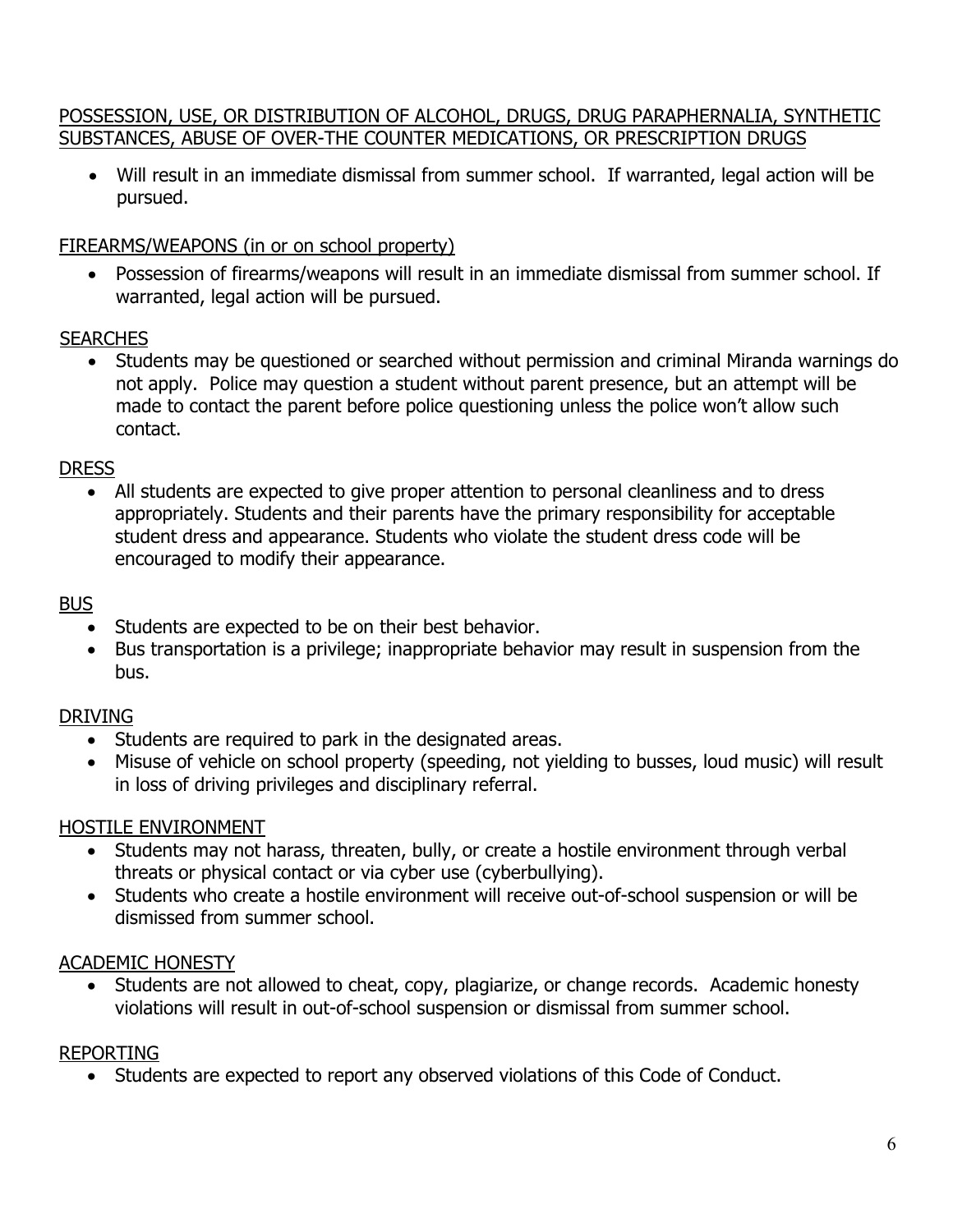## **CODE OF CONDUCT**

Monroe #1 BOCES is committed to providing a safe and orderly school environment. Responsible behavior by students, school personnel, parents and other visitors is essential to achieving this goal. The full version of the code of conduct can be found by entering the following link in your internet browser: https://www.monroe.edu/CodeOfConduct

#### **THE DIGNITY ACT**

New York State's Dignity for All Students Act (The Dignity Act) seeks to provide the State's public elementary and secondary school students with a safe and supportive environment free from discrimination, intimidation, taunting, harassment, and bullying on school property, a school bus and/or at a school function.

At Monroe #1 BOCES we are strongly committed to establishing a positive school culture built on promoting the principles of: safety, respect, and responsibility.

With a focus on Prevention, Reporting and Response, our schools have a goal to end all forms of harassment, discrimination and bullying. You are encouraged to contact your school's Administrator or Dignity Act Coordinator if you have a concern that a student may be the target or perpetrator of any form of harassment.

#### **Coordinators**

A BOCES-wide Dignity Act Coordinator and a number of school-level Dignity Act Coordinators will be appointed to coordinate, implement, and review trends, investigate, track, and remedy allegations of bullying. The following people are designated as Dignity Act Coordinators:

| <b>Name</b> | <b>Building</b>               | <b>Phone</b> | E-mail                          |
|-------------|-------------------------------|--------------|---------------------------------|
| Jim Colt    | <b>Foreman Center</b>         | 383-2298     | james_colt@boces.monroe.edu     |
|             | Greta Johnston Foreman Center | 383-6641     | greta_johnston@boces.monroe.edu |

The full version of the Dignity Act can be found at: https://www.monroe.edu/Page/80